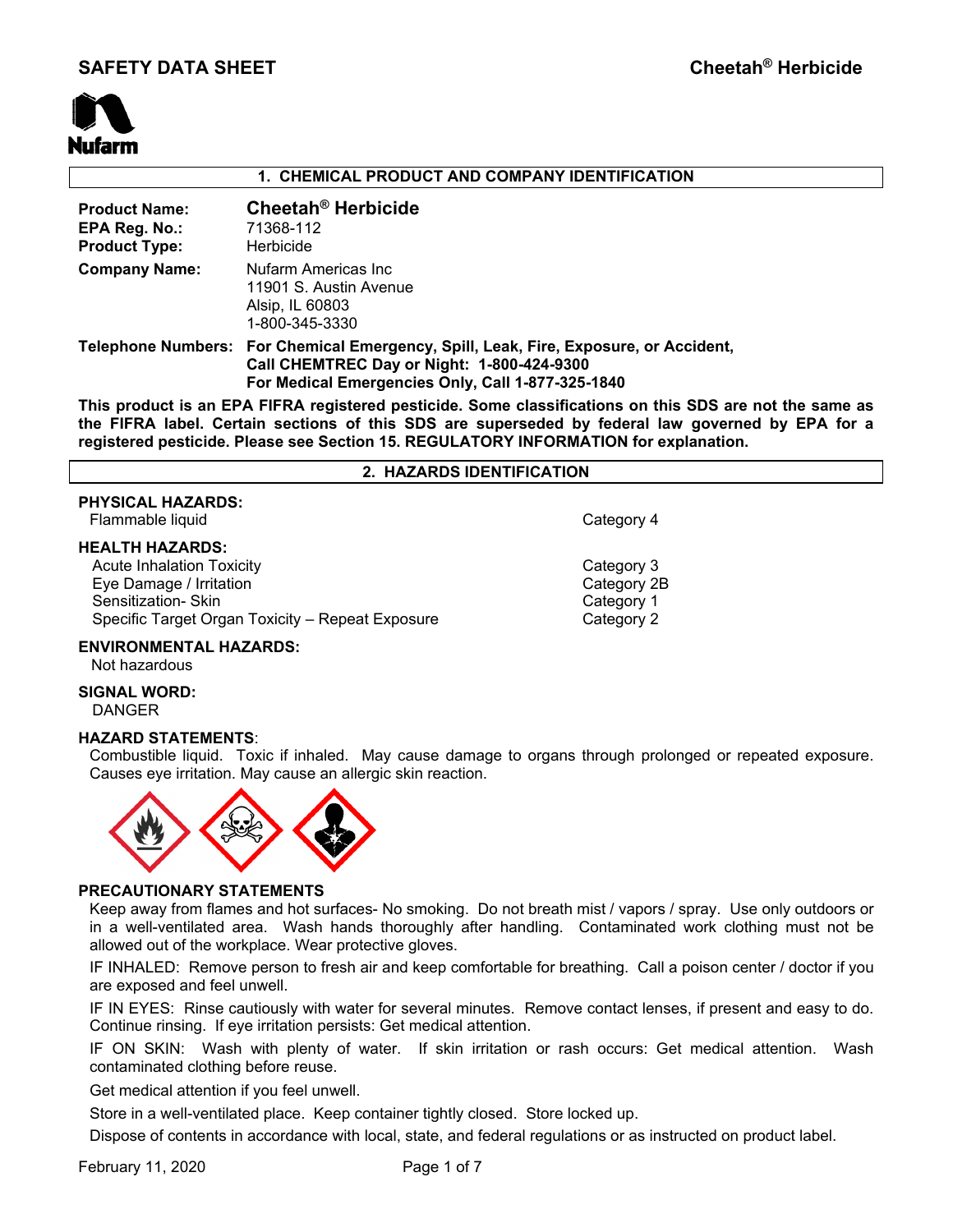## **3. COMPOSITION / INFORMATION ON INGREDIENTS**

| <b>COMPONENTS</b>    | <b>CAS NO.</b> | % BY WEIGHT    |
|----------------------|----------------|----------------|
| Glufosinate-ammonium | 77182-82-2     | $23.75 - 25.3$ |
| <b>Glvcerin</b>      | 56-81-5        | $< 0.5\%$      |
| Surfactant blend*    | Proprietary*   | $36 - 38\%$    |
| Other Ingredients*   | Proprietary*   | $36 - 38%$     |

**Synonyms:** mixture containing 2-amino-4-(hydroxymethylphosphinyl)butanoic acid monoammonium salt

\*Designates that a specific chemical identity and/or percentage of composition has been withheld as a trade secret. Values are not product specifications.

# **4. FIRST AID MEASURES**

**If on Skin or Clothing:** Take off contaminated clothing. Rinse skin immediately with plenty of water. Call a poison control center or doctor for treatment advice.

**If Inhaled:** Move person to fresh air. Call a poison control center or doctor for treatment advice.

**If Swallowed:** Call a poison control center or doctor for treatment advice. Have person sip a glass of water if able to swallow. Do not induce vomiting unless told to do so by the poison control center or doctor. Do not give anything by mouth to an unconscious person.

**If in Eyes:** Hold eye open and rinse slowly and gently with water for several minutes. Remove contact lenses, if present, then continue rinsing eye. Call a poison control center or doctor for treatment advice if irritation occurs and persists.

**Most Important symptoms/effects, acute and delayed:** Severe eye irritation. Symptoms may include stinging, tearing, redness, swelling, and blurred vision. Inhalation can cause nausea, vomiting, and diarrhea. Skin exposure may cause slight irritation.

**Indication of Immediate medical attention and special treatment if needed:** Glufosinate-ammonium is a glutamine synthetase inhibitor and can interfere with neurotransmitter function. Symptoms may be delayed by up to 48 hours following ingestion. There is no specific antidote. If ingested, endotracheal intubation and gastric lavage should be performed as soon as possible followed by charcoal and sodium sulfate administration.

# **5. FIRE FIGHTING MEASURES**

**Extinguishing Media:** Recommended for large fires: foam or water spray. Recommended for small fires: dry chemical or carbon dioxide.

**Special Fire Fighting Procedures:** Firefighters should wear NIOSH approved self-contained breathing apparatus and full fire-fighting turn out gear. Dike area to prevent runoff and contamination of water sources. Dispose of fire control water later.

**Unusual Fire and Explosion Hazards:** Avoid generating dust; fine dust dispersed in air in sufficient concentrations, and in the presence of an ignition source, is a potential dust explosion hazard. If dry, sweep or scoop up material and place into container for disposal. If wet, pump any free liquid into an appropriate closed container. If water is used to fight fire, contain runoff, using dikes to prevent contamination of water supplies. Dispose of fire control water later. Decontaminate tools and equipment following cleanup.

**Hazardous Decomposition Materials (Under Fire Conditions):** May produce gases such as oxides of carbon and nitrogen.

## **6. ACCIDENTAL RELEASE MEASURES**

**Personal Precautions:** Wear appropriate protective gear for the situation. See Personal Protection information in Section 8.

**Environmental Precautions:** Prevent material from entering public sewer systems or any waterways. Do not flush to drain. Large spills to soil or similar surfaces may necessitate removal of topsoil. The affected area should be removed and placed in an appropriate container for disposal.

**Methods for Containment:** Dike spill using absorbent or impervious materials such as earth, sand or clay. Collect and contain contaminated absorbent and dike material for disposal.

**Methods for Cleanup and Disposal:** Avoid creation of dusty conditions. If dry, sweep or scoop up material and place into container for disposal. If wet, pump any free liquid into an appropriate closed container. Decontaminate tools and equipment following cleanup. See Section 13: DISPOSAL CONSIDERATIONS for more information.

Large spills may be reportable to the National Response Center (800-424-8802) and to state and/or local agencies.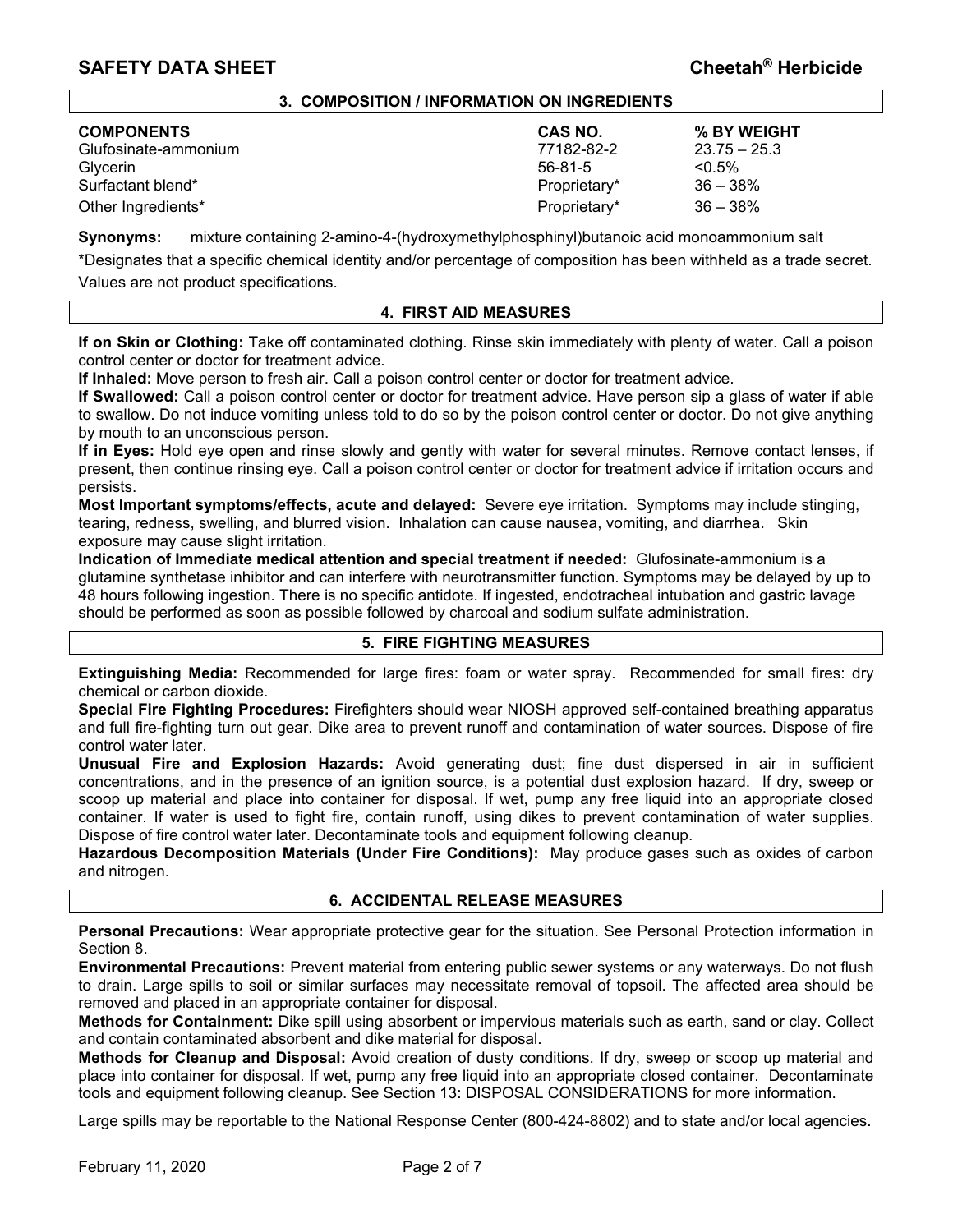# **7. HANDLING AND STORAGE**

# **Handling:**

Do not get in eyes, on skin or on clothing. Avoid breathing spray mist. Users should wash hands before eating, drinking, chewing gum, using tobacco, or using the toilet. Remove clothing/Personal Protective Equipment (PPE) immediately if pesticide gets inside. Then wash thoroughly and put on clean clothing. If pesticide gets on skin, wash immediately with soap and water. Remove PPE immediately after handling this product. Wash the outside of gloves before removing. As soon as possible, wash thoroughly and change into clean clothing.

# **Storage:**

Do not use or store near heat or open flame. Keep the container tightly closed and dry in a cool, well-ventilated place. Storage temperature should not exceed 125º F. If storage temperature of this product is below 32º F, the material should not be pumped until its temperature exceeds 32º F. Protect against direct sunlight. Do not contaminate water, food, feed, or seed by storage or disposal.

# **8. EXPOSURE CONTROLS / PERSONAL PROTECTION**

# **Engineering Controls:**

Where engineering controls are indicated by specific use conditions or a potential for excessive exposure, use local exhaust ventilation at the point of generation.

# **Personal Protective Equipment:**

**Eye/Face Protection:** To avoid contact with eyes, wear chemical goggles or shielded safety glasses or faceshield. An emergency eyewash or water supply should be readily accessible to the work area.

**Skin Protection:** To avoid contact with skin wear coveralls worm over short-sleeved shirt and short pants, chemical resistant footwear plus socks, chemical resistant gloves made of any waterproof material such as barrier laminate, butyl rubber ≥ 14 mils, nitrile rubber ≥ 14 mils, neoprene rubber ≥ 14 mils, polyvinyl chloride (PVC) ≥ 14 mils, or viton ≥ 14 mils. When mixing, loading, or cleaning equipment a chemical resistant apron must be worn. An emergency shower or water supply should be readily accessible to the work area.

**Respiratory Protection:** Not normally required. If dusts exceed acceptable levels, wear NIOSH approved airpurifying respirator with cartridges/canisters approved for use against pesticides. Mixers/loaders supporting aerial applications must wear a dust/mist filtering respirator (NIOSH approval number prefix TC-21C), or a NIOSH approved respirator with any N, R, P or HE filter.

**General Hygiene Considerations:** Personal hygiene is an important work practice exposure control measure and the following general measures should be taken when working with or handling this material: 1) do not store, use and/or consume foods, beverages, tobacco products, or cosmetics in areas where this material is stored; 2) wash hands and face carefully before eating, drinking, using tobacco, applying cosmetics or using the toilet.

## **Exposure Guidelines:**

|                          | <b>OSHA</b>   |             | <b>ACGIH</b> |             |                   |
|--------------------------|---------------|-------------|--------------|-------------|-------------------|
| <b>Component</b>         | TWA           | <b>STEL</b> | TWA          | <b>STEL</b> | Unit              |
| Glufosinate-ammonium     | NE.           | ΝE          | <b>NE</b>    | NE.         |                   |
| Glycerol (Glycerin Mist) | 15(T)<br>5(R) | <b>NE</b>   | 15           | <b>NE</b>   | mg/m <sup>3</sup> |
| <b>Surfactant Blend</b>  | NE            | NE          | 50           | 100         | ppm               |
| Other Ingredients        | NΕ            | NE          | NE           | <b>NE</b>   |                   |

T = Total Dust

R = Respirable Fraction

NE = Not Established

# **9. PHYSICAL AND CHEMICAL PROPERTIES**

**Appearance:** Transparent yellow liquid **Odor: Mild sweet Odor threshold: No data available No data available pH:** 8.0 (1% w/w dispersion in DIW) **Melting point/freezing point:** No data available **Initial boiling point and boiling range Modata available Flash point:** 145°F (63°C) Setaflash

February 11, 2020 **Page 3 of 7**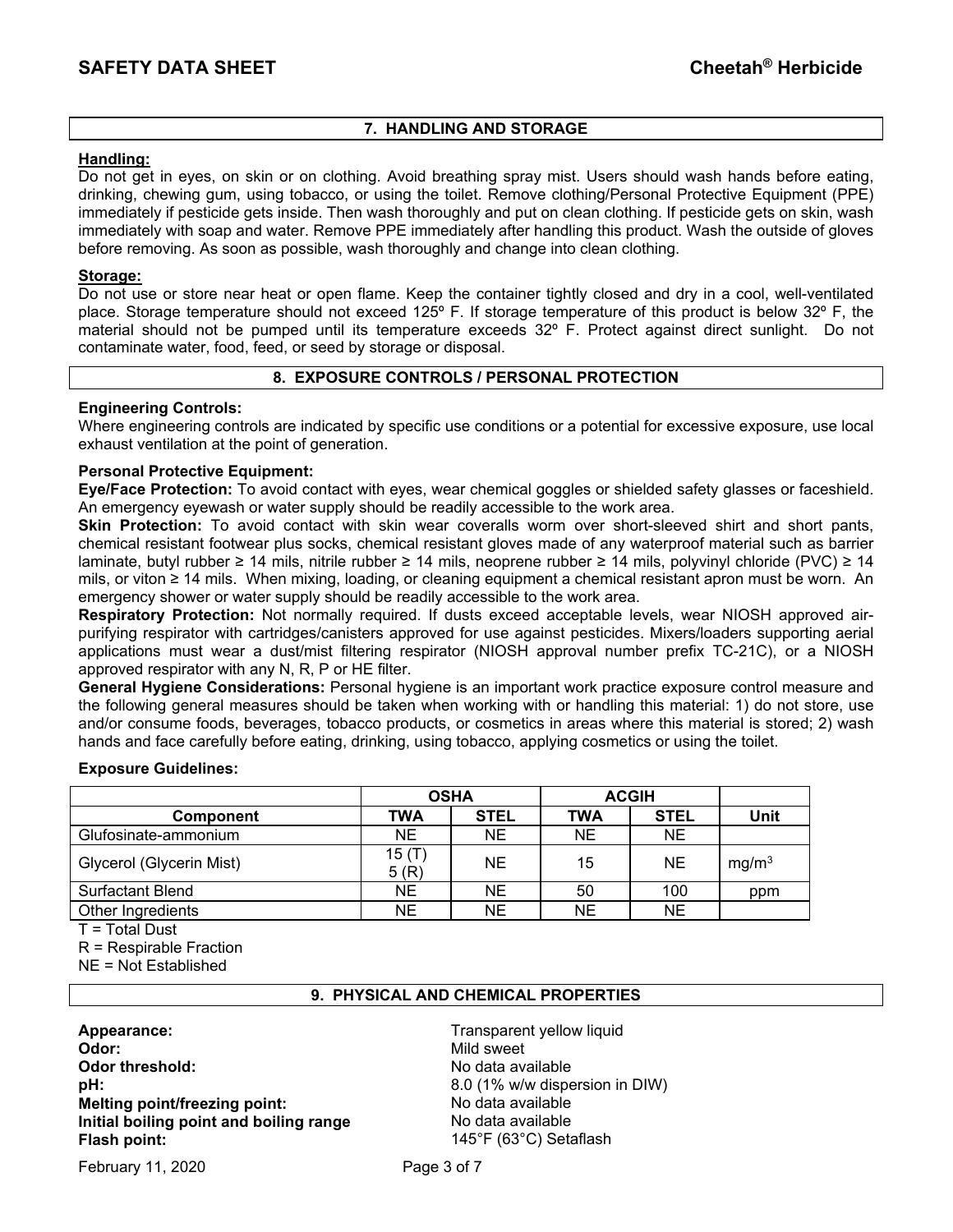| <b>Evaporation rate:</b>                      | No data available                                                       |
|-----------------------------------------------|-------------------------------------------------------------------------|
| Flammability (solid, gas):                    | No data available                                                       |
| Upper/lower flammability or explosive limits: | No data available                                                       |
| Vapor pressure:                               | No data available                                                       |
| Vapor density:                                | No data available                                                       |
| <b>Relative density:</b>                      | 1.085 g/cm <sup>3</sup> at $26^{\circ}$ C                               |
| Solubility(ies):                              | No data available                                                       |
| Partition coefficient: n-octanol/water:       | No data available                                                       |
| <b>Autoignition temperature:</b>              | No data available                                                       |
| <b>Decomposition temperature:</b>             | No data available                                                       |
| <b>Viscosity:</b>                             | 17.5 cps (26 $^{\circ}$ C); 10.4 cps (39 $^{\circ}$ C) capillary method |

**Note:** Physical data are typical values, but may vary from sample to sample. A typical value should not be construed as a guaranteed analysis or as a specification.

# **10. STABILITY AND REACTIVITY**

**Reactivity:** Not reactive.

**Chemical Stability:** This material is stable under normal handling and storage conditions.

**Possibility of Hazardous Reactions:** Will not occur.

**Conditions to Avoid:** Keep away from heat, sparks and open flame. Minimize dust generate and accumulation. **Incompatible Materials:** Strong oxidizing agents: bases and acids.

**Hazardous Decomposition Products:** May produce gases such as oxides of carbon and nitrogen.

# **11. TOXICOLOGICAL INFORMATION**

**Likely Routes of Exposure:** Eye contact, Skin contact

#### **Symptoms of Exposure:**

**Eye Contact:** Moderately irritating.

**Skin Contact:** May cause skin irritation. Harmful if absorbed through skin. May cause symptoms similar to ingestion.

**Ingestion:** Harmful if swallowed. Ingestion may cause irritation of the digestive tract with stomach pain, heartburn, nausea, vomiting or diarrhea.

**Inhalation:** May cause irritation.

**Delayed, immediate and chronic effects of exposure:** Skin, eye and/or respiratory irritation.

## **Toxicological Data:**

Data from laboratory studies conducted on this product:

**Oral:** Rat LD<sub>50</sub>: 3,129 mg/kg

**Dermal:** Rat  $LD_{50}$ :  $> 2,000$  to  $< 5,000$  mg/kg

**Inhalation:** Rat 4-hr  $LC_{50}$ :  $> 0.55$  to  $< 2.15$  mg/L

**Eye Irritation:** Rabbit: Moderately irritating (MMTS=26.7)

**Skin Irritation:** Rabbit: Slightly irritating (PDII= 1.3)

**Skin Sensitization:** Tested positive for sensitization (LLNA).

**Subchronic Toxicity:** Glufosinate-ammonium was well tolerated in the rat but less well tolerated in the dog in subchronic studies. Glufosinate-ammonium has demonstrated effects on the central nervous system at high dose levels in standard toxicity studies using laboratory animals.

**Reproductive Toxicity:** Implantation loss occurred at high dose levels in a rat multigeneration study with glufosinate-ammonium. There were no effects on male fertility.

**Developmental Toxicity**: Tests in the rat and rabbit indicate that exposure to high dose levels of glufosinateammonium may result in embryotoxicity.

**Mutagenicity and Genotoxicity:** Glufosinate-ammonium was not mutagenic or genotoxic in a battery of in vitro and in vivo tests.

# **Assessment Carcinogenicity:**

This product contains substances that are considered to be probable or suspected human carcinogens as follows:

|                      | <b>Regulatory Agency Listing As Carcinogen</b> |      |            |             |
|----------------------|------------------------------------------------|------|------------|-------------|
| <b>Component</b>     | <b>ACGIH</b>                                   | IARC | <b>NTP</b> | <b>OSHA</b> |
| Glufosinate-ammonium | No                                             | No   | No         | No          |
| Glycerin             | No                                             | No   | No         | No          |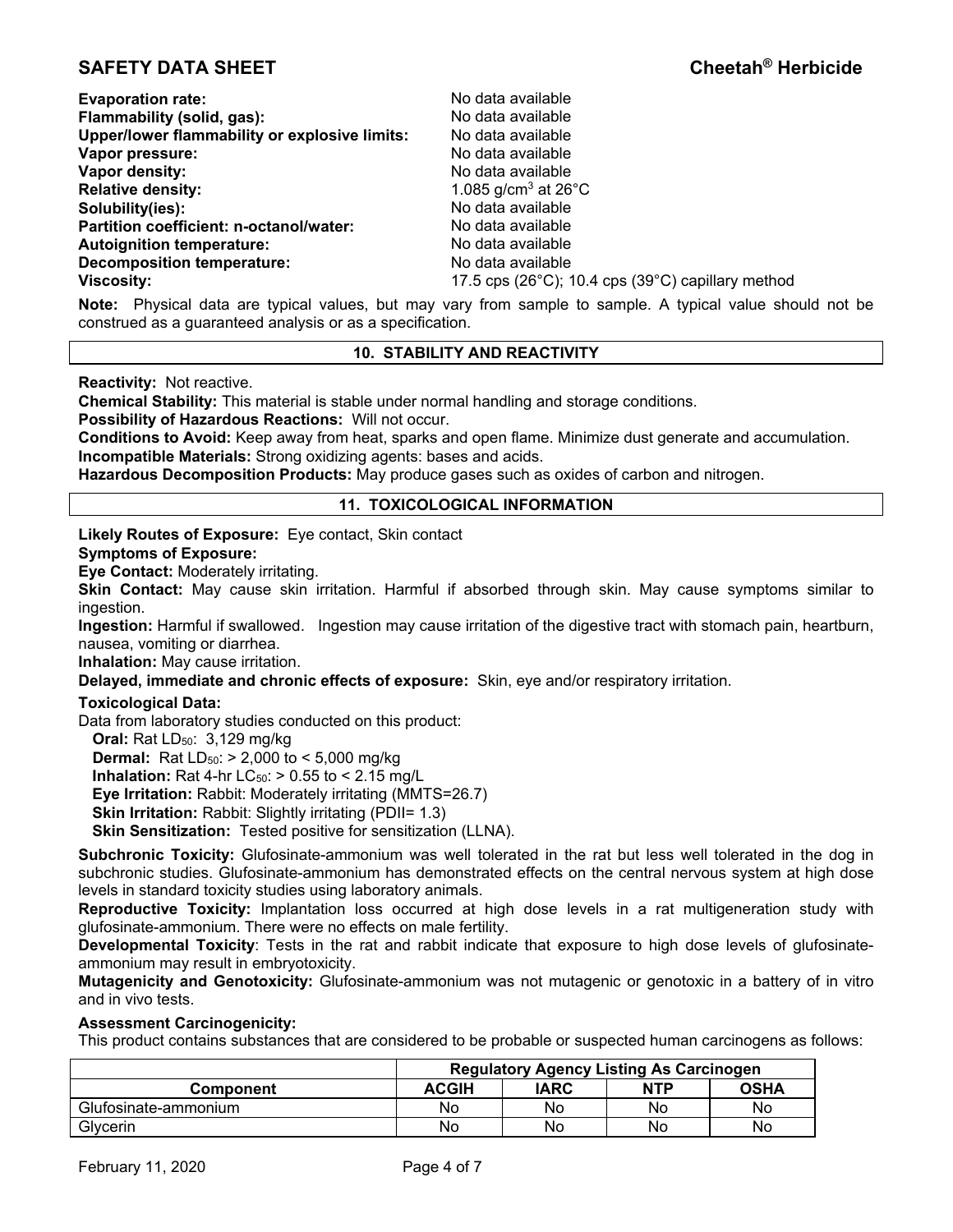| $\sim$ .<br>Blend<br>.<br>лач<br>ווכ                              | N0 | N0  | <b>NO</b> | Nc.        |
|-------------------------------------------------------------------|----|-----|-----------|------------|
| $\sim$ $\sim$<br>$\bigcap_{n=1}^{\infty}$<br>- indrediente<br>ure | NG | NC. | Nο        | <b>N</b> C |

# **12. ECOLOGICAL INFORMATION**

#### **Ecotoxicity:**

Data on Glufosinate-Ammonium Technical:

| 96-hr LC <sub>50</sub> Rainbow Trout:  | $>320$ mg/L |
|----------------------------------------|-------------|
| 48-hr EC <sub>50</sub> , Daphnia Magna | 668 mg/L    |
| 48-hr $LD_{50}$ , Honeybees            | 354 µg/L    |

Acute LD<sub>50</sub> Bobwhite Quail > 2000 mg/L Acute  $LD_{50}$  Mallard Duck  $\geq 2000$  mg/L

#### **Environmental Fate:**

Do not apply directly to water, to areas where surface water is present or to intertidal areas below the mean high water mark. Do not contaminate surface or ground water by cleaning equipment or disposal of wastes, including equipment wash water. Do not allow to get into surface water, drains and ground water. Drift or runoff from treated areas may adversely affect non-target plants. Apply this product as specified on the label. Do not apply when weather conditions favor runoff or drift.

#### **13. DISPOSAL CONSIDERATIONS**

## **Waste Disposal Method:**

Pesticide wastes are toxic. Wastes resulting from the use of this product may be disposed of on-site or at an approved waste disposal facility.

## **Container Handling and Disposal:**

**Non-refillable Containers 5 Gallons or Less:** Non-refillable container. Do not reuse or refill this container. Offer for recycling if available. Triple rinse container (or equivalent) promptly after emptying.

**Triple rinse as follows:** Empty the remaining contents into application equipment or a mix tank and drain for 10 seconds after the flow begins to drip. Fill the container 1/4 full with water and recap. Shake for 10 seconds. Pour rinsate into application equipment or a mix tank or store rinsate for later use or disposal. Drain for 10 seconds after the flow begins to drip. Repeat this procedure two more times. Then offer for recycling or reconditioning, or puncture and dispose of in a sanitary landfill, or by other procedures approved by State and local authorities. Plastic containers are also disposable by incineration, or, if allowed by State and local authorities, by burning. If burned stay out of smoke.

**Non-refillable containers larger than 5 gallons:** Non-refillable container. Do not reuse or refill this container. Offer for recycling if available. Triple rinse or pressure rinse container (or equivalent) promptly after emptying.

**Triple rinse as follows**: Empty the remaining contents into application equipment or a mix tank. Fill the container 1/4 full with water. Replace and tighten closures. Tip container on its side and roll it back and forth, ensuring at least one complete revolution, for 30 seconds. Stand the container on its end and tip it back and forth several times. Turn the container over onto its other end and tip it back and forth several times. Empty the rinsate into application equipment or a mix tank or store rinsate for later use or disposal. Repeat this procedure two more times.

**Pressure rinse as follows:** Empty the remaining contents into application equipment or a mix tank and continue to drain for 10 seconds after the flow begins to drip. Hold container upside down over application equipment or mix tank and continue to drain for 10 seconds after the flow begins to drip. Hold container upside down over application equipment or mix tank or collect rinsate for later use or disposal. Insert pressure rinsing nozzle in the side of the container, and rinse at about 40 psi for at least 30 seconds. Drain for 10 seconds after the flow begins to drip.

**Refillable containers larger than 5 gallons:** Refillable container. Refill this container with pesticide only. Do not reuse this container for any other purpose. Cleaning the container before final disposal is the responsibility of the person disposing of the container. Cleaning before refilling is the responsibility of the refiller. To clean the container before final disposal, empty the remaining contents from this container into application equipment or a mix tank. Fill the container about 10% full with water and, if possible, spray all sides while adding water. If practical, agitate vigorously or recirculate water with the pump for two

minutes. Pour or pump rinsate into application equipment or rinsate collection system. Repeat this rinsing procedure two more times. Then offer for recycling if available or puncture and dispose of in a sanitary landfill, or by incineration, or by other procedures allowed by state and local authorities.

## **14. TRANSPORTATION INFORMATION**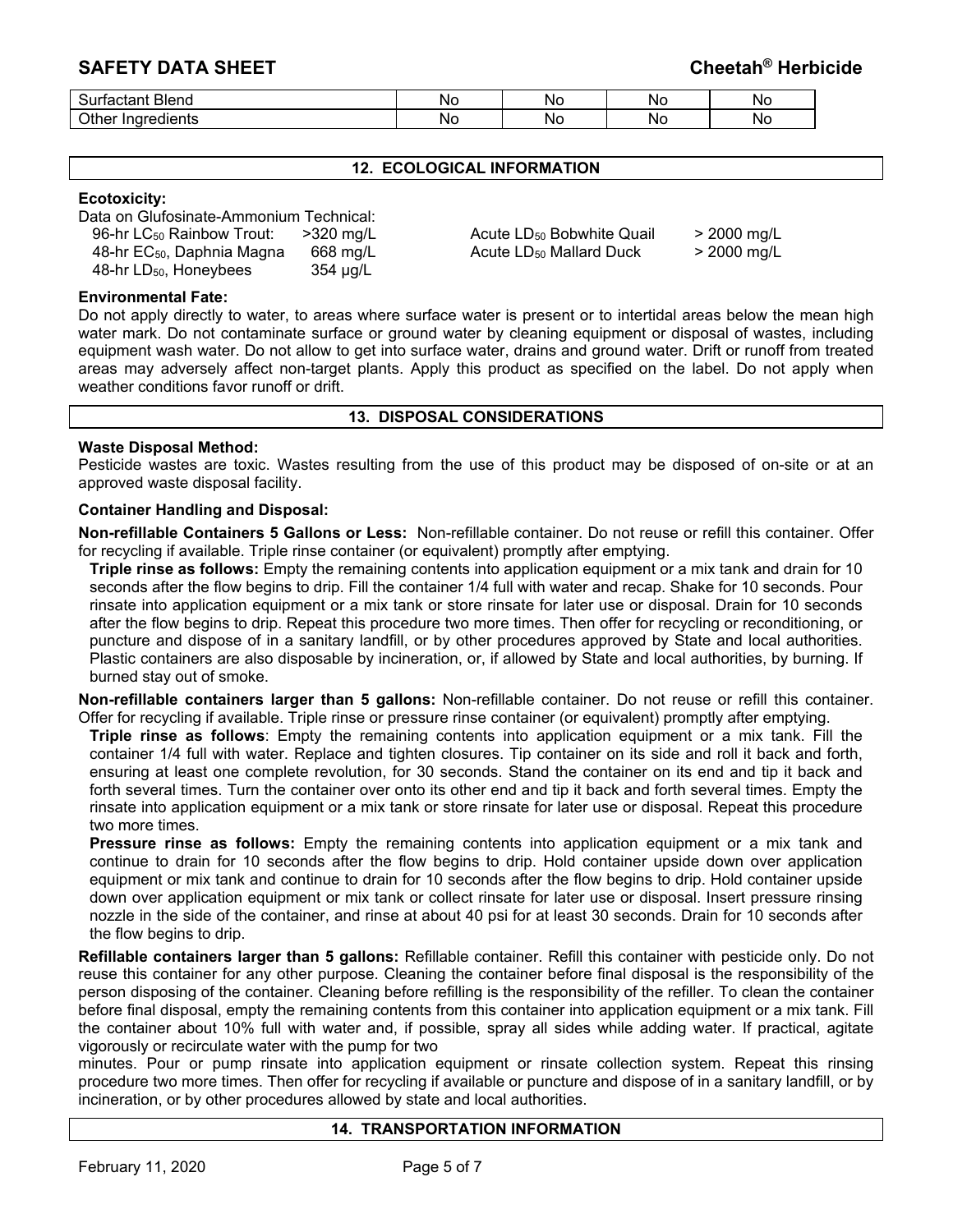Follow the precautions indicated in Section 7: HANDLING AND STORAGE of this SDS.

**DOT: < 119 gallons per completed package**  Not Regulate for transportation. **≥ 119 gallons per completed package**  NA1993, Combustible liquid, n.o.s., (Glycerol), Comb liq, III **IMDG**  Not Regulated **IATA**  Not Regulated

# **15. REGULATORY INFORMATION**

# **EPA FIFRA INFORMATION**

This chemical is a pesticide product registered by the United States Environmental Protection Agency and is subject to certain labeling requirements under federal pesticide law. These requirements differ from the classification criteria and hazard information required for safety data sheets (SDS), and for workplace labels of nonpesticide chemicals. The hazard information required on the pesticide label is reproduced below. The pesticide label also includes other important information, including directions for use.

CAUTION**.** Harmful if absorbed through skin, swallowed or inhaled. Causes moderate eye irritation. Avoid contact with skin, eyes or clothing and breathing vapor. Wash thoroughly with soap and water after handling and before eating, drinking, chewing gum, using tobacco or using the toilet. Remove and wash contaminated clothing before reuse. Prolonged or frequently repeated skin contact may cause allergic reactions in some individuals.

# **U.S. FEDERAL REGULATIONS**

**TSCA Inventory:** This product is exempted from TSCA because it is solely for FIFRA regulated use.

# **SARA Hazard Notification/Reporting:**

# **Hazard Categories Under Criteria of SARA Title III Rules (40 CFR Part 370):**

Acute Health, Chronic Health

## **Section 311/312 Hazardous Chemical:**

Yes

# **Section 313 Toxic Chemical(s):**

None

# **Reportable Quantity (RQ) under U.S. CERCLA:**

# None

# **RCRA Waste Code:**

Under RCRA, it is the responsibility of the product user to determine at the time of disposal, whether a material containing the product or derived from the product should be classified as a hazardous waste.

**State Information:** Other state regulations may apply. Check individual state requirements.

- **US New Jersey RTK Substances: Listed substance**  Surfactant Blend (CAS Proprietary)
- **US Pennsylvania RTK Hazardous Substances: Listed substance** Surfactant Blend (CAS Proprietary)
- **US. California Controlled Substances. CA Department of Justice (California Health and Safety Code Section 11100)**

Not listed.

**US. California. Candidate Chemicals List. Safer Consumer Products Regulations (Cal. Code Regs, tit. 22, 69502.3, subd. (a))** 

Surfactant Blend (CAS- Proprietary)

- **US. Massachusetts RTK Substance List**  Surfactant Blend (CAS- Proprietary).
- **US. Pennsylvania Worker and Community Right-to-Know Law**  Surfactant Blend (CAS Proprietary)
- **US. Rhode Island RTK**

Not regulated.

**California Proposition 65:** None listed.